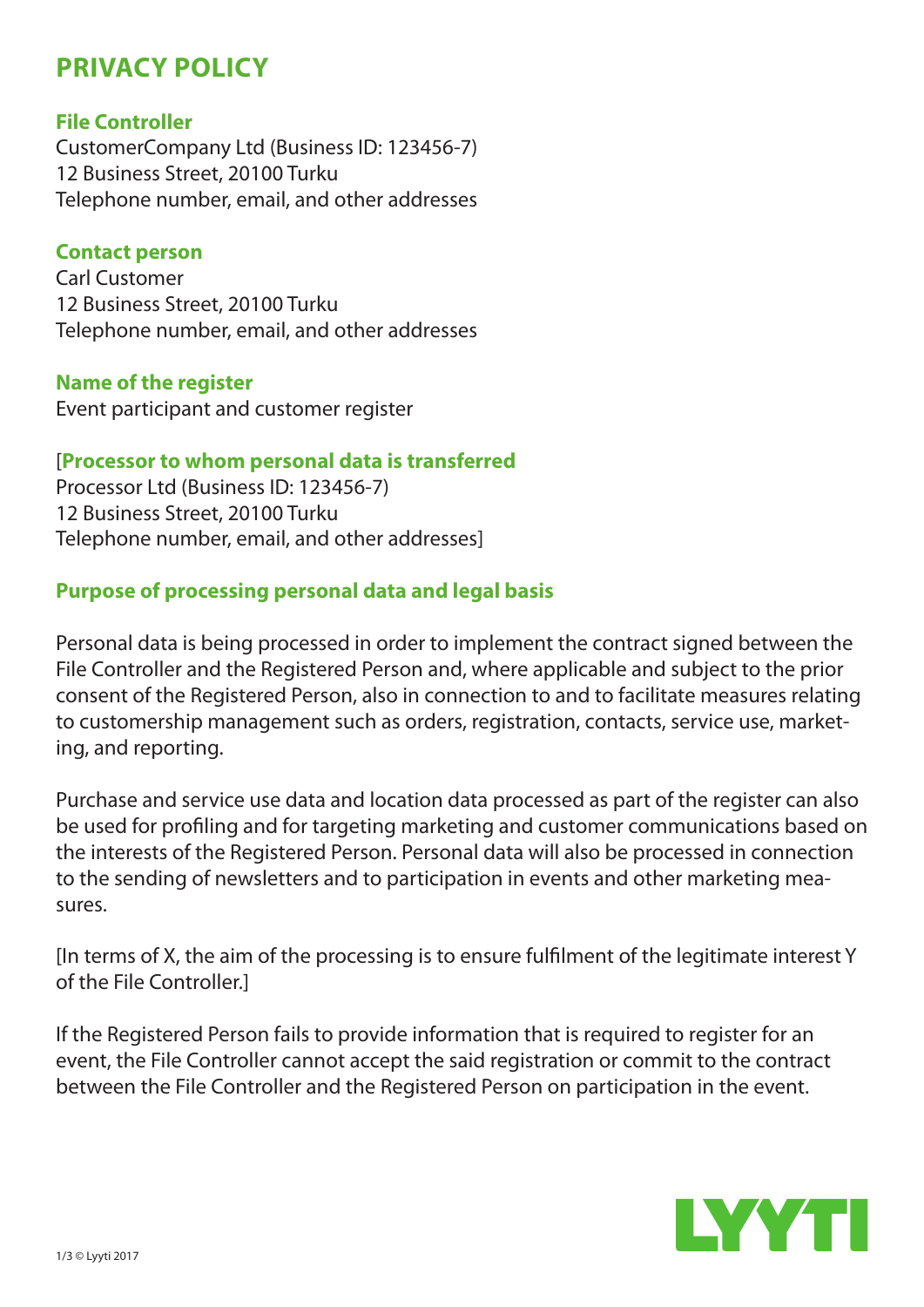### **Storage period of personal data**

Personal data will be stored for as long as it is necessary to facilitate the registration of the Registered Person and the related event. [In addition, the data will be stored… ] Data will be deleted when the above storage period has expired.

## **Groups of persons, data content, and personal data groups of the register**

Groups of persons whose personal data can be processed include participants of events organized by the File Controller or persons who have consented to marketing measures.

The personal data that can be processed within the register include the first and last names and any contact details of the person registered for the event organized by the File Controller, and any necessary information provided relating to the event. Information provided by the Registered Person in connection to registration to the event can contain an email address, telephone number, street address, date of birth, or information of allergies.

### **Regular sources of information**

Information provided by the participant, customer information and invoicing database.

# **Regular disclosure of information**

Information contained in the register can be distributed within the organization and between the interest groups of the event. In addition, information contained in the register will be forwarded to the named personal data processor. Information will not be transferred outside the EU or EEA.

### **Data security principles**

Data will be stored in a technically secure location. Physical access to the data is prevented by means of access control and other security measures. Access to the data requires sufficient rights and multi-phase identification. Unauthorized access is also prevented by means of e.g. firewalls and other technical protection measures. Data contained in the register can only be accessed by the File Controller and separately named technical persons. Only the named persons have the right to process and maintain information contained in the register. The users are bound by confidentiality obligation. Back-ups are made of the data contained in the register in a secure manner and the data can be restored where needed. The level of information security is audited regularly through either external or internal audits.